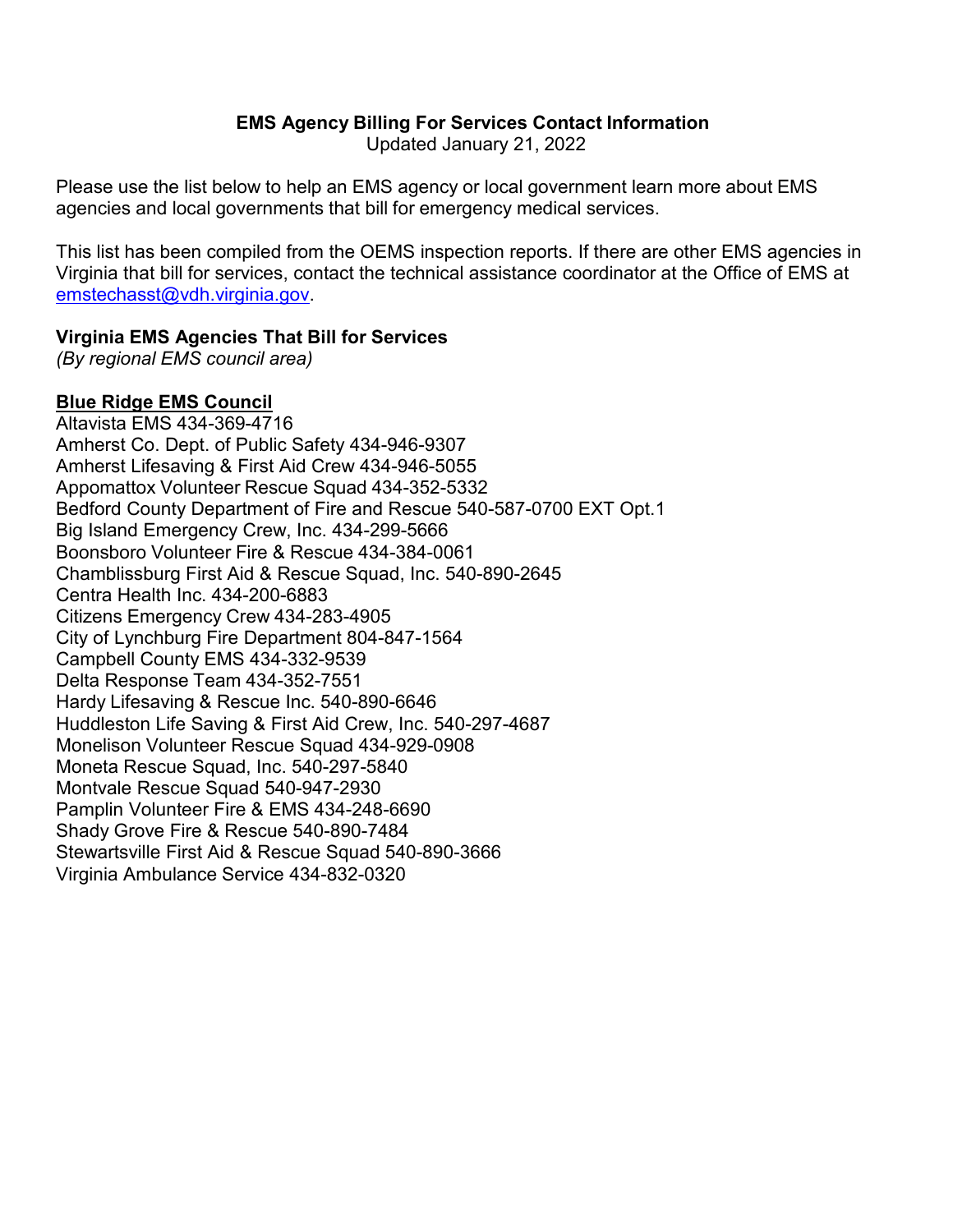## **Central Shenandoah EMS Council**

Augusta County EMS Agencies (all EMS agencies participate in county billing programs). Bath Community Ambulance Service 540-839-7089 Buena Vista Rescue Squad 540-261-1719 Harrisonburg Rescue Squad 540-434-2323 Highland County Volunteer Rescue Squad 540-468-2295 Lexington Lifesaving and First Aid Crew 540-463-5433 Rockbridge County EMS Agencies (all EMS agencies participate in county billing programs). Rockingham County EMS Agencies (all EMS agencies participate in county billing programs). Staunton-Augusta Rescue Squad 540-885-3444 Waynesboro First Aid Crew 540-949-7118

## **Lord Fairfax EMS Council**

Clarke County Fire & EMS 540-955-9526 (all EMS agencies participate in county billing programs). Frederick County Fire & Rescue Department 540-665-5618 Page County Fire & Rescue Department 540-743-4142 Shenandoah County Fire & Rescue 540-459-6167 Warren County Department of Fire & Rescue 540-636-3830 Winchester Fire and Rescue Department 540-662-2298

## **Northern Virginia EMS Council**

Alexandria Fire/EMS 703-838-4600 Arlington County Fire Department 703-358-3362 Fairfax City Fire Department Fairfax County Fire and Rescue 703-246-2549 Greater Manassas Volunteer Rescue Squad 703-361-2030 Loudoun County Fire & Rescue 703-777-0333 (all EMS agencies participate in county billing programs). City of Manassas Fire and Rescue 703-257-8458 City of Manassas Park Fire Department 703-335-8845

Prince William County Department of Fire & Rescue 703-792-6800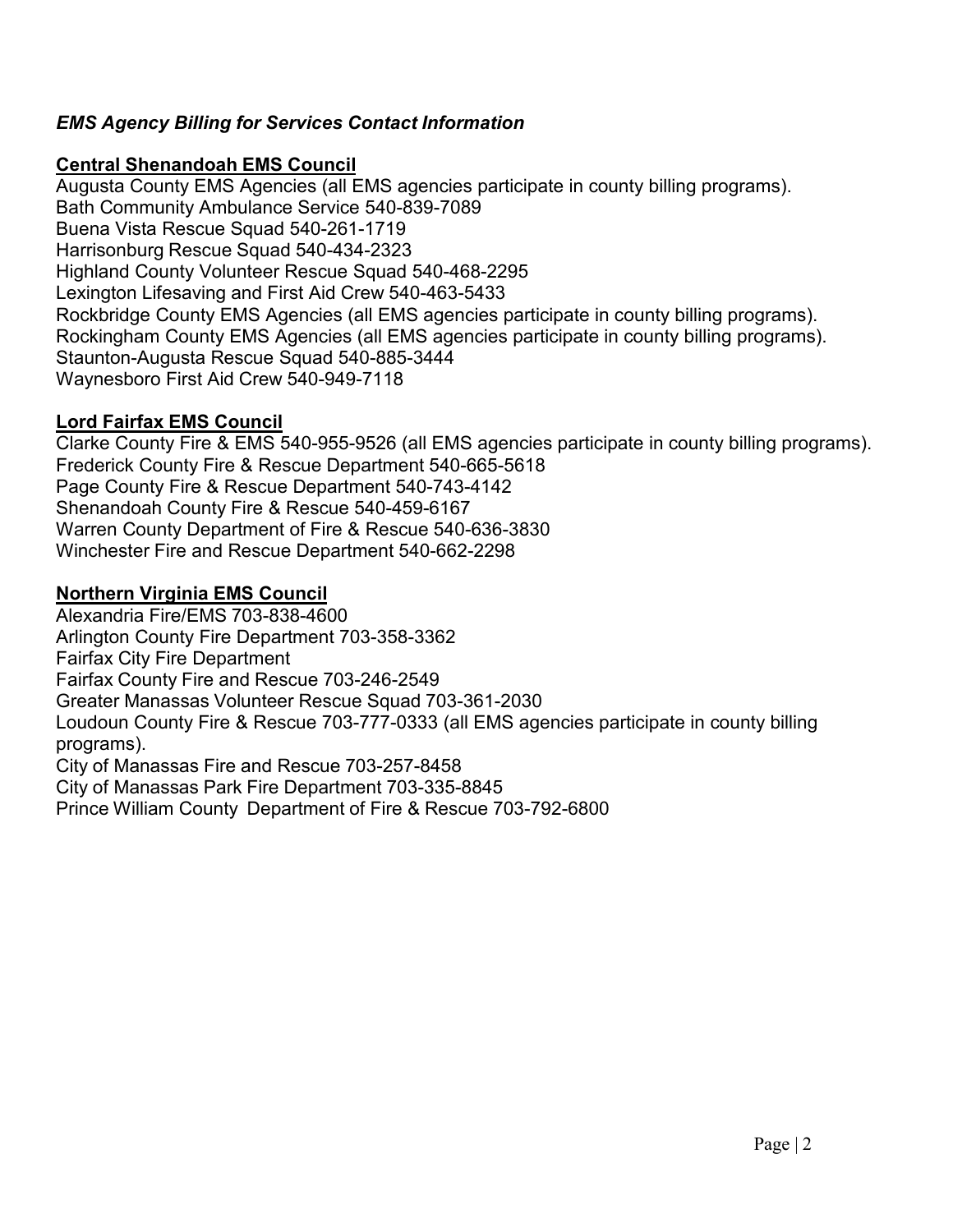# **Old Dominion EMS Alliance**

Alberta Volunteer Fire Department, Inc. 434-949-7541 Amelia Ambulance Service 804-592-5632 Amelia Emergency Squad 804-561-3336 Boydton Life Station, Inc 434-738-6896 Brunswick Volunteer Rescue Squad 434-848-3020 Buckingham County Volunteer Rescue Squad 434-983-3560 Burkeville Volunteer Fire Department 434-767-4254 Charles City County Volunteer Fire Department 804-829-9228 Charlotte County Volunteer Rescue Squad 434-736-0087 Chesterfield County Fire & EMS 804-748-1360 (all EMS agencies participate in county billing program). Chase City Rescue Squad 434-372-2144 Colonial Heights Fire & EMS 804-520-9361 Cumberland Volunteer Rescue Squad 804-492-5754 Delta Medical Transport 804-755-7774 Dinwiddie County Fire & EMS 804-469-5388 Forest Ambulance Service 804-358-2595 Goochland County Department of Fire-Rescue & Emergency Services 804-556-5304 Greensville Volunteer Rescue Squad 434-634-4012 Halifax County Rescue Squad 804-374-4821 Hanover County Fire and Rescue 804-365-6195 (all EMS agencies participate in county billing program). Hopewell Bureau of Fire 804-541-2288 Hopewell Emergency Crew 804-458-3866 Kenbridge Emergency Squad 434-676-4848 Mecklenberg County Life Saving and Rescue Squad 434-374-2466 Meherrin Volunteer Fire & Rescue 434-736-0633 New Kent Fire Rescue 804-966-9618 North Halifax Volunteer Fire Department 434-349-3500 Nottoway County Emergency Squad 434-645-7548 Petersburg Fire Department 804-733-2328 Powhatan Volunteer Rescue Squad 804-598-2911 Prince Edward Volunteer Rescue Squad 804-392-6973 Prince George Fire and EMS 804-722-8614 Richmond Ambulance Authority 804-254-1100 Richmond Volunteer Rescue Squad 804-359-3590 Southside Virginia Emergency Crew 804-526-6026 Southside Rescue Squad 434-447-4993 Stony Creek Rescue Squad 434-246-9300 Turbeville Vol. Fire & Rescue Assoc., Inc. 434-753-6726 Victoria Fire and Rescue 434-696-2605 Virginia International Raceway 434-822-3101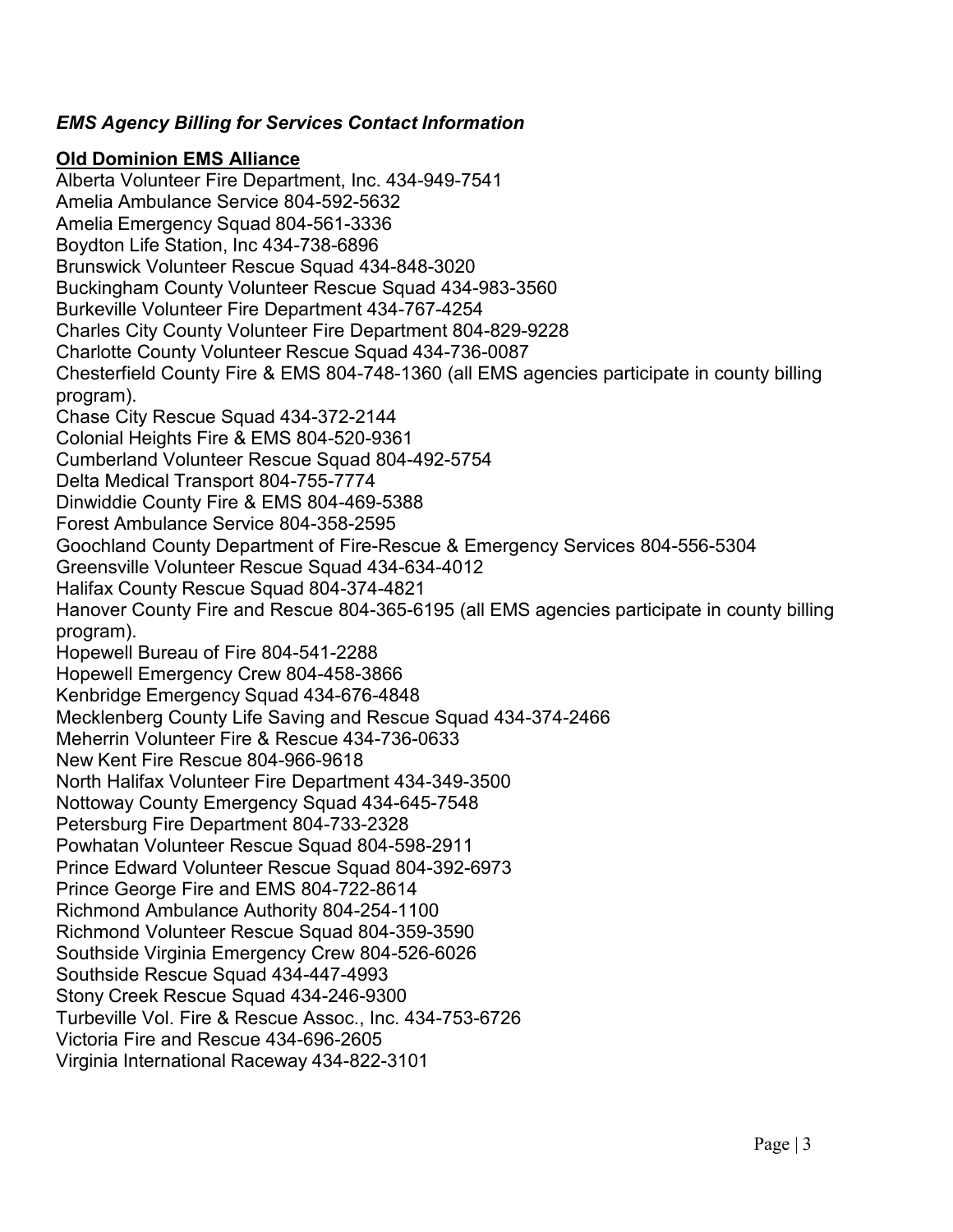#### **Peninsulas EMS Council**

Central Middlesex Volunteer Rescue Squad 804-758-4405 City of Hampton Division of Fire and Rescue 757-727-1202 City of Newport News Fire-EMS 757-926-8602 Essex County EMS 804-443-4059 James City County Fire Department 757-220-0626 King and Queen County Department of EMS 804-785-5975 King and Queen Volunteer Rescue Squad 804-769-2893 Lower King and Queen Volunteer Fire Department 804-785-1091 King William Volunteer Fire & Rescue Squad 804-769-4311 Lancaster County EMS 804-462-6010 Mathews Volunteer Rescue Squad 804-725-2800 Mattaponi Volunteer Rescue Squad 804-769-9455 Middlesex County Volunteer Rescue Squad 804-776-6875 Montross Volunteer Rescue Squad 804-493-8600 Newport News Fire Department 757-926-8404 Northumberland Department of Emergency Services 804-761-3250 Nucare Carolina Ambulance 757-969-6622 Poquoson Fire & Rescue 757-868-3510 Richmond County Vol. Rescue Squad 804-333-5089 Riverside Patient Transport 757-594-2983 Westmoreland County Department of Emergency Services 804-493-0130 Westmoreland County Vol. Rescue Squad 804-472-2632 West Point Volunteer Fire Department and Rescue 804-843-4865 Williamsburg Fire Department 757-220-6221 York County Fire and Life Safety 757-890-3600

# **Rappahannock EMS Council**

Caroline County Department of Fire & Rescue 804-633-9831 Colonial Beach Volunteer Rescue Squad 804-224-7750 Culpeper County Office of Emergency Services 540-727-7161 Fauquier County Fire-Rescue 540-422-8800 (all EMS agencies in county participate) Fredericksburg Fire Department 540-372-1059 Fredericksburg Rescue Squad 540-373-3264 King George Department of Fire, Rescue and Emergency Services 540-775-8900 Little Fork Volunteer Fire & Rescue Company 540-937-7717 Orange County Dept. of Fire & EMS 540-672-7044 (all EMS agencies in county participate) Rappahannock County Emergency Services 540-675-5340 (all EMS agencies in county participate) Richardsville Volunteer Fire Department/Rescue Squad 540-399-1890 Spotsylvania County Fire and EMS 540-582-7095 (all EMS agencies in county participate) Stafford County Fire &Rescue Department 540-658-7200 (all EMS agencies in county participate) Washington Volunteer Fire & Rescue 540-675-3615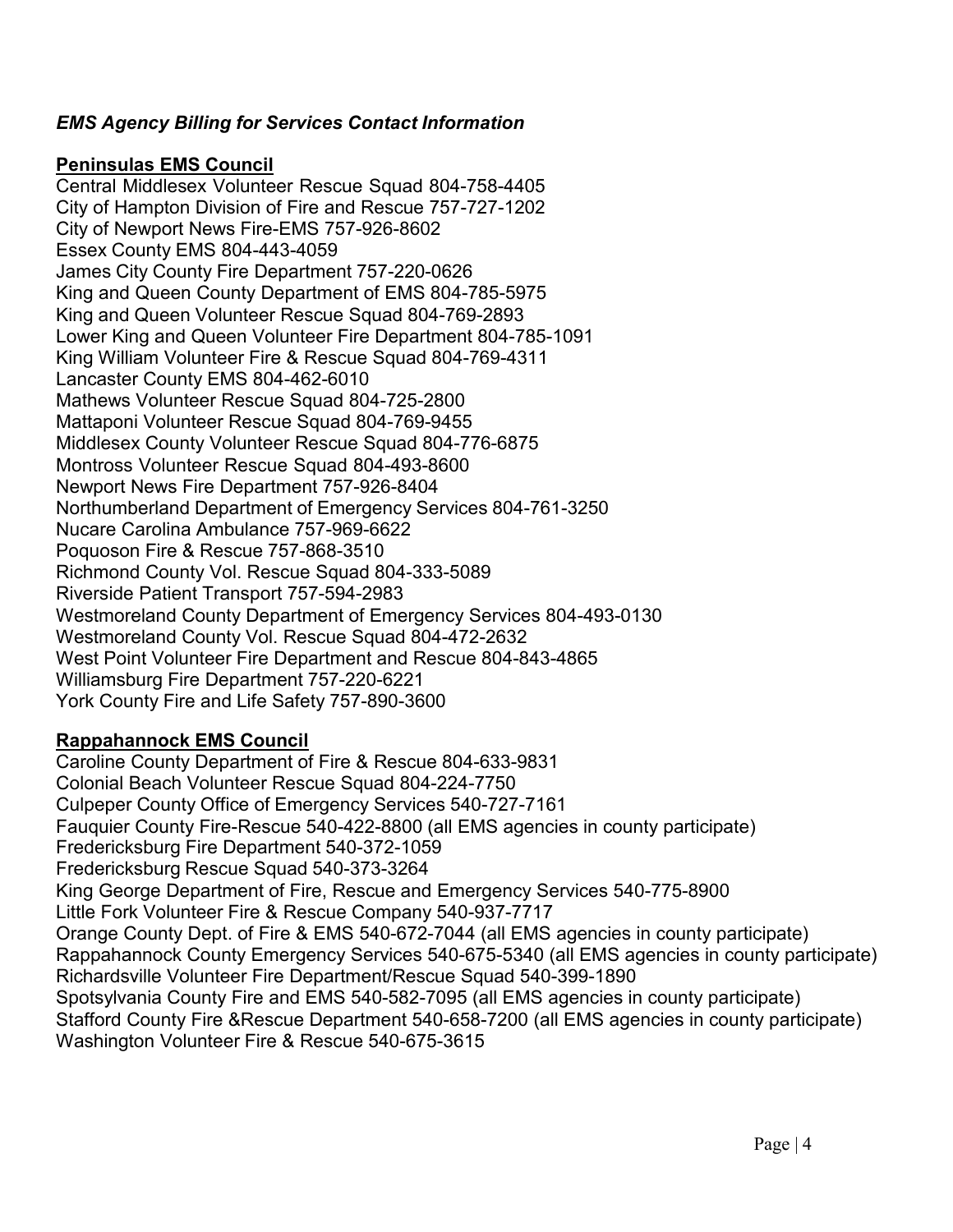#### **Southwest Virginia EMS Council**

Abbs Valley-Boissevain Pocahontas Rescue Squad 276-945-2554 Appalachia Rescue Squad 276-565-5710 Baywood Search & Rescue 276-236-8690 Big Stone Gap Rescue Squad 276-523-0251 Bland County Vol. Rescue Squad 276-688-4708 Bluefield Va. Rescue Squad 276-326-3763 Bristol Life Saving Crew 276-669-5441 Carroll County EMS 276-728-5677 (all EMS agencies in county participate) Castlewood Fire and Rescue 276-762-0242 Chilhowie Fire Department 276-646-3131 Chores & Errands Inc. 276-964-2972 Clintwood Volunteer Rescue Squad 276-926-1604 Damascus Volunteer Rescue Squad 276-475-5509 Dickenson County Ambulance Service 276-926-8896 Dismal River Volunteer Rescue Squad 276-259-7172 Duffield Volunteer Fire & Rescue 276-431-2760 Fries Volunteer Fire Department & Rescue Squad 276-744-2141 Galax Grayson EMS 276-235-3441 Glade Spring Volunteer Life Saving Crew 276-429-5522 Goodson Kinderhook Volunteer Fire Department 276-669-1251 Haysi Rescue Squad 276-865-4610 Highlands Ambulance Service 276-889-5877 Independence Volunteer Rescue Squad 276-773-3343 Jasper Volunteer Fire Department 276-523-2910 Jonesville Rescue Squad 276-346-2161 Keokee Volunteer Fire & Rescue 276-565-4110 Lead Mines Rescue Squad 276-699-1101 Lebanon Life Saving Crew 276-889-2674 Lee County Rescue Squad 276-546-1691 Marion Life Saving Crew 276-783-4526 Mercy Ambulance Service 276-889-3099 Mount Rogers Volunteer Fire Department & Rescue Squad 276-388-3422 New Garden Rescue Squad 276-873-6450 Nickelsville Rescue Squad 276-479-3262 Norton Rescue Squad 276-679-0423 Oakwood Fire & Rescue 276-498-7921 Prater Volunteer Rescue Squad 276-597-7173 Rescue 33 Ambulance Service 276-935-4911 Rescue 945 (Tazewell County) 276-945-2554 Richlands Rescue Squad 276-963-2189 Rural Retreat Volunteer Emergency Services 276-686-6964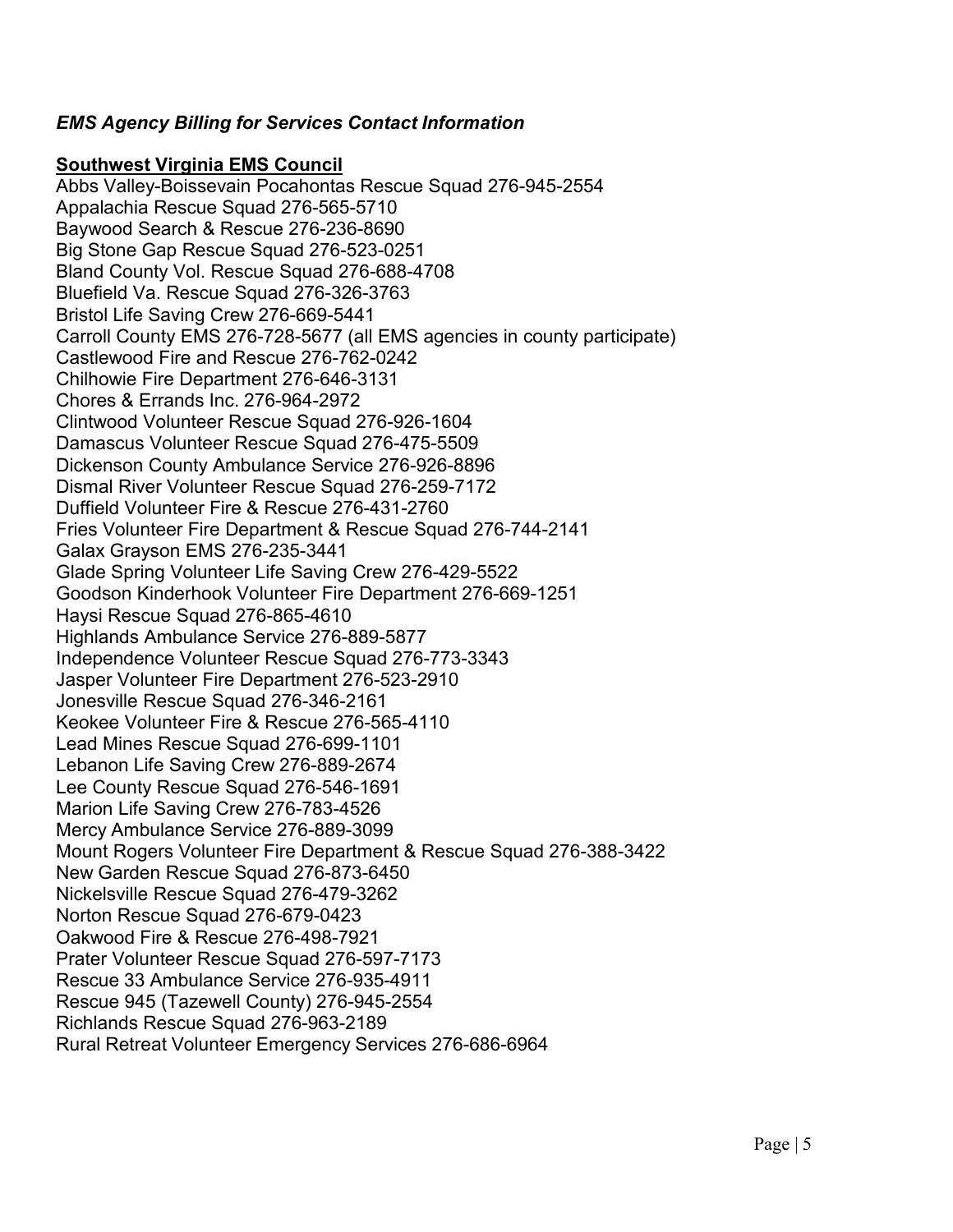## **Southwest Virginia EMS Council (Cont.)**

Saltville Rescue Squad 276-496-4531 Sandy River Volunteer Rescue Squad 276-395-3847 Scott County Life Saving Crew 276-386-3571 Smyth County Ambulance Service 276-783-9795 St. Charles Volunteer Rescue Squad 276-383-4017 Tazewell County Fire and Rescue 276-979-9599 Valley Fire Department 276-523-1804 Valley Rescue Squad 276-944-5875 Washington County Life Saving Crew 276-676-2401 Washington County Fire and Rescue 276-669-1411 Wise Rescue Squad 276-328-3037 Wythe County Rescue Squad 276-228-2671

## **Thomas Jefferson EMS Council**

Albemarle County Department of Fire and Rescue 434-296-5833 Fluvanna Rescue Squad 434-589-4857 Gladstone Volunteer Fire & Rescue 434-933-8665 Greene County EMS 434-985-7214 Greene County Rescue Squad 434-985-7214 Louisa County EMS 540-967-3499 (all EMS agencies in county participate) Madison County EMS 540-948-4813 Madison County Rescue Squad 540-948-5353 Rockfish Valley Volunteer Fire Department 540-456-6465 Roseland Rescue Squad 434-277-5911(participates in county billing program) Scottsville Volunteer Rescue Squad 434-286-3979 Seminole Trail Volunteer Fire Department (participates in county billing program) Western Albemarle Rescue Squad (participates in county billing program) Wintergreen Property Owners Volunteer Rescue Squad 434-325-8536 (participates in county billing program)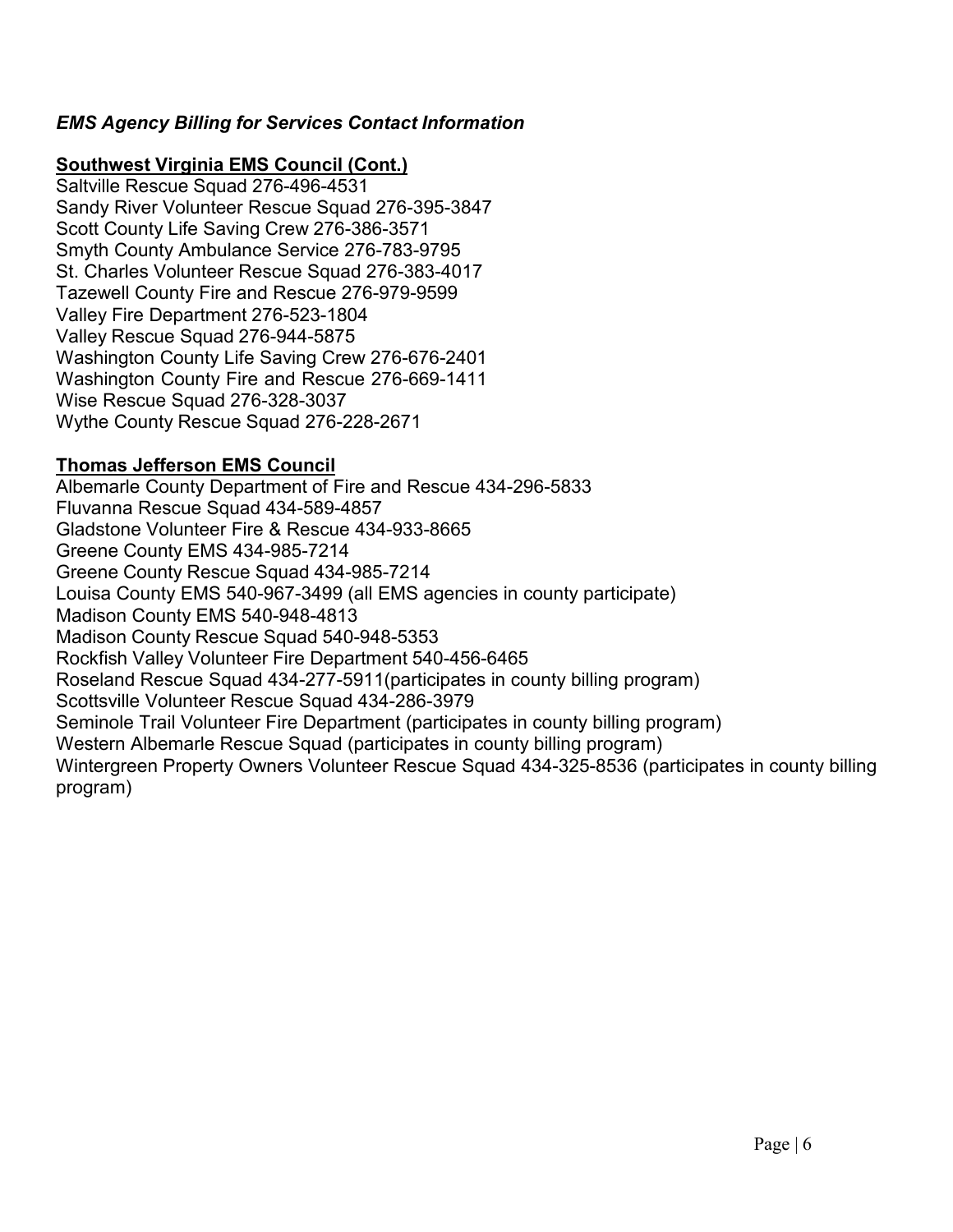#### **Tidewater EMS Council**

Atlantic Volunteer Fire Co. (limited billing) Bloxom Volunteer Fire Co. 757-665-4651 Cape Charles Rescue Squad 757-331-2392 Chesapeake Fire-EMS 757-382-6495 Chincoteague Volunteer Fire Company 757-336-3138 City of Norfolk Fire & Rescue 757-664-6663 Community Fire Company 757-442-7813 Franklin City Fire and Rescue 757-562-8581 Greenbackville Volunteer Fire & EMS 757-824-5251 Isle of Wight County EMS 757-365-6308 (all EMS agencies in county participate) Melfa Volunteer Fire & Rescue 757-787-4511 Nansemond-Suffolk Volunteer Rescue Squad 757-539-6870 Northampton County Department of EMS 757-678-0411 Northampton Fire and Rescue 757-442-9365 Oak Hall Volunteer Rescue Squad 757-824-3370 Onley Volunteer Fire Department 757-787-1203 Onancock Volunteer Fire Department 757-787-7778 Parksley Volunteer Fire Co. 757-665-6977 Portsmouth Fire, Rescue & Emergency Services 757-393-8636 Saxis Volunteer Fire Company 757-854-1545 Shore Transport Service, Inc. 757-665-1122 Southampton County EMS Agencies (all) Suffolk Fire Department 757-539-8787 Tangier Island Volunteer Fire Department 757-891-2347 Tasley Volunteer Fire Department 757-787-7870 Wachapreague Volunteer Fire Company 757-787-7818 Windsor Volunteer Rescue Squad 757-242-6760

# **Western Virginia EMS Council**

640 Community Rescue 434-432-2507 Bachelors Hall Volunteer Fire Department 434-685-3820 Bassett Rescue Squad 276-629-3107 Blairs Volunteer Fire and Rescue, Inc. 434-836-3065 Blue Ridge Volunteer Rescue Squad 540-251-1764 Botetourt County Emergency Services 540-473-8329 (all EMS agencies in county participate). Brosville Community Volunteer Fire Department 434-685-3797 Callands Volunteer Fire and Rescue, Inc. 434-724-6459 CCDF Volunteer Fire Department & Rescue Squad 276-694-6025 Chatham Rescue Squad 434-432-8827 Christiansburg Rescue Squad 540-382-9518 Clifton Forge Rescue Squad 540-862-3076 Cool Branch Rescue Squad 434-927-5050 Covington Rescue Squad 540-965-6392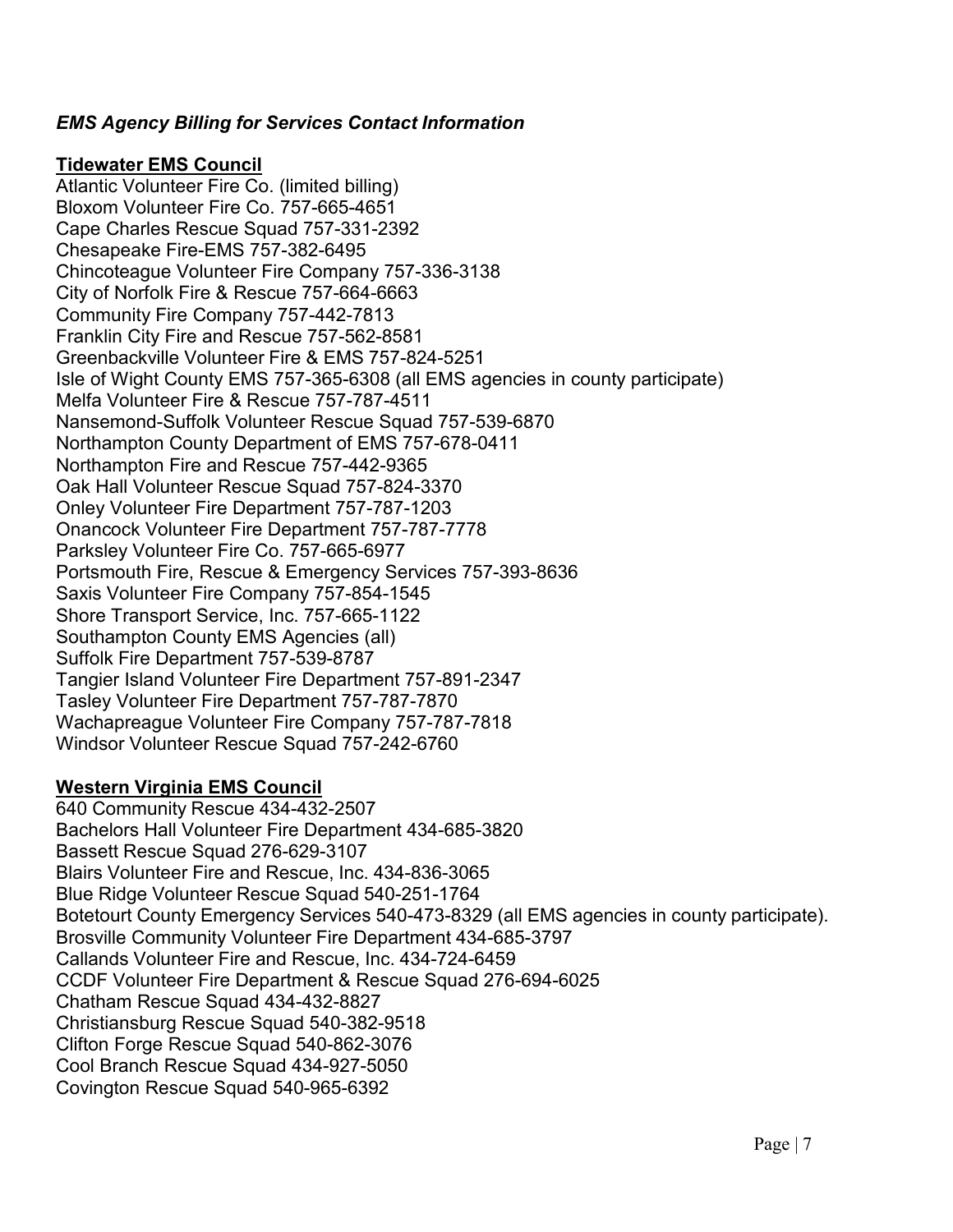#### **Western Virginia EMS Council (Cont.)**

Craig County Emergency Services 540-864-5010 Craig County Rescue Squad 540-864-5115 Dunlap Fire & Rescue 540-962-6760 Falling Spring Rescue Squad 540-962-3616 Fieldale-Collinsville Rescue Squad 276-647-3232 Floyd County EMS 540-745-9352 Floyd County Life Saving & First Aid Squad 540-745-2800 (participates in county billing program) Franklin County Department of Public Safety 540-483-3091 (all EMS agencies in county participate). Giles Lifesaving & First Aid Crew 540-921-4357 Gretna Rescue Squad 434-656-6650 Henry County Department of Public Safety 276-634-4660 Jeb Stuart Rescue Squad 276-694-6171 Laurel Grove Volunteer Fire and Rescue, Inc. 434-822-8821 Martinsville Fire & EMS 276-403-5325 Mount Cross Volunteer Fire & Rescue, Inc. 434-797-5535 Mount Hermon Fire Department 434-836-1869 Newport Volunteer Rescue Squad 540-544-7695 Paint Bank Fire & Rescue 540-897-5200 Patrick County Emergency Services 276-694-4940 Radford EMS 540-633-9400 Regional One EMS 434-836-0994 Regional EMS, Inc. (Pulaski County) 540-674-4382 Ridgeway District Rescue Squad 276-956-5889 Ringgold Volunteer Fire Department 434-822-6989 Roanoke Fire & EMS 540-853-1207 Roanoke County Fire & Rescue 540-777-8701(all EMS agencies participate in county program). Salem Fire – EMS Department 540-375-3080 Salem Rescue Squad 540-375-3001 Tunstall Volunteer Fire Department 434-724-6677 Vesta Rescue Squad 276-952-2222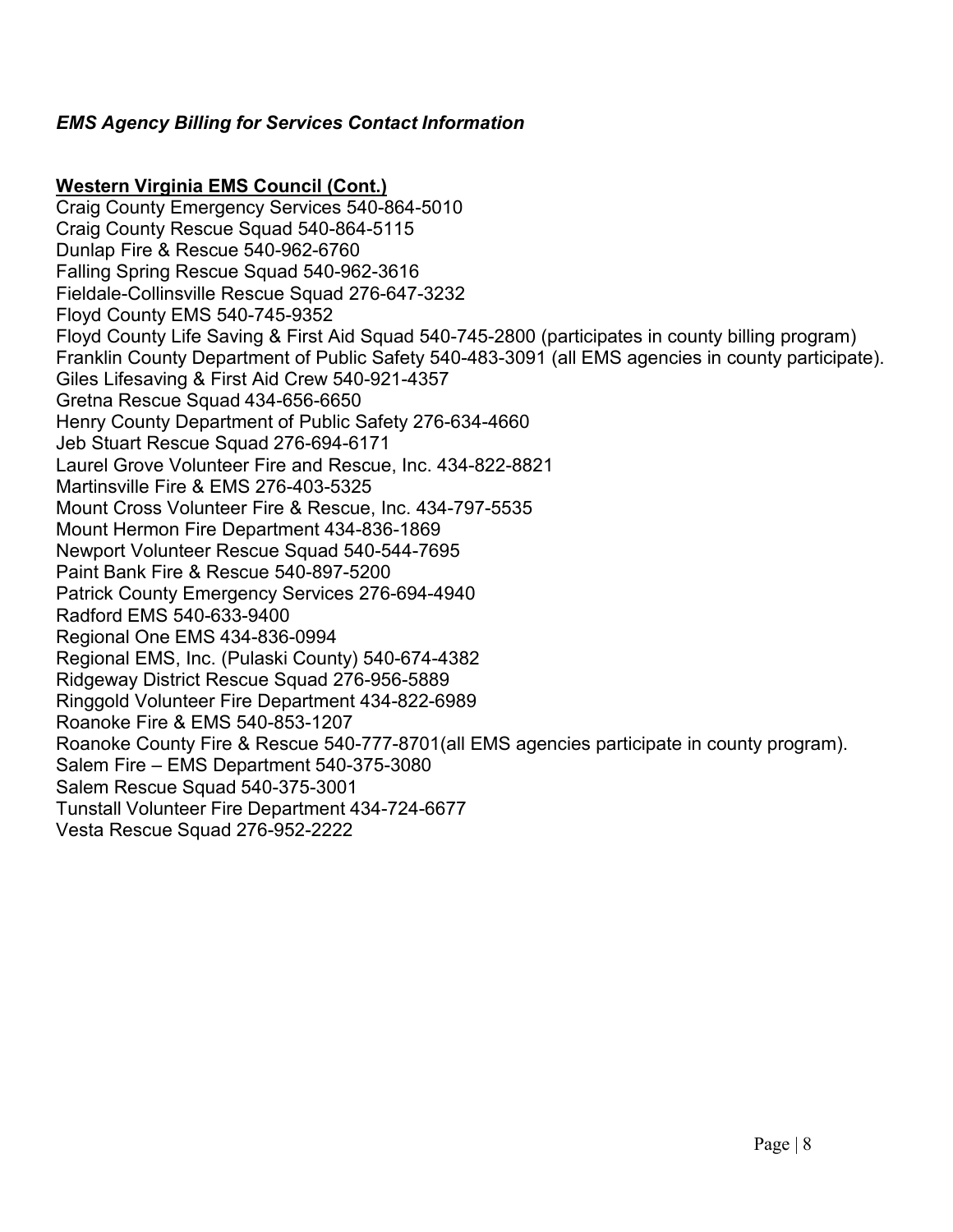## **EMS Billing Services Doing Business in Virginia**

Updated on August 17, 2021

Please use the list below to help EMS agencies and/or local governments learn more about vendors that offer billing services. The Virginia Department of Health Office of Emergency Medical Services produces this listing as an informational and educational resource and does not endorse any of the vendors listed below. This list has been compiled from Office of EMS agency inspection reports and other inquiries. If there are other vendors that provide these services in Virginia, contact the Technical Assistance Coordinator at the Office of EMS at [emstechasst@vdh.virginia.gov.](mailto:emstechasst@vdh.virginia.gov)

#### **Aim Software & Services**

"Online EMS Software & Billing Services" 892 New Castle Road Slippery Rock, PA 16057 724-690-0000 [www.aim-system.com](http://www.aim-system.com/)

#### **Ambulance Information Management (AIM)**

*VIRGINIA CLIENT DEVELOPMENT CENTER* 12720 Wampler Road; Suite B-3 Broadway, Virginia 22815-3229 724-690-0000 [https://www.aim-system.com](https://www.aim-system.com/)

#### **Ambulance Reimbursement Systems, Inc.**

5925 W. Tilghman St., Suite 1000 Allentown, PA 18104 (800) 473-2278, (484) 664-2015, fax Contact: Chris Spenner E-mail: [cspenner@arsnetwork.com](mailto:cspenner@arsnetwork.com) [www.arsnetwork.com](http://www.arsnetwork.com/)

#### **Certified Ambulance Group**

920 Cromwell Avenue Rocky Hill, CT 06067 1-800-336-6402, 866-257-7042 E-mail: [certambgroup@att.n](mailto:certambgroup@att.n) [www.certambgroup.com](http://www.certambgroup.com/)

#### **Cornerstone Adminisystems, Inc.**

331 Bridge Street, 3rd Floor PO Box 726 New Cumberland, PA 17070-0726 1-866-724-4142 (toll free) <http://www.casys.com/>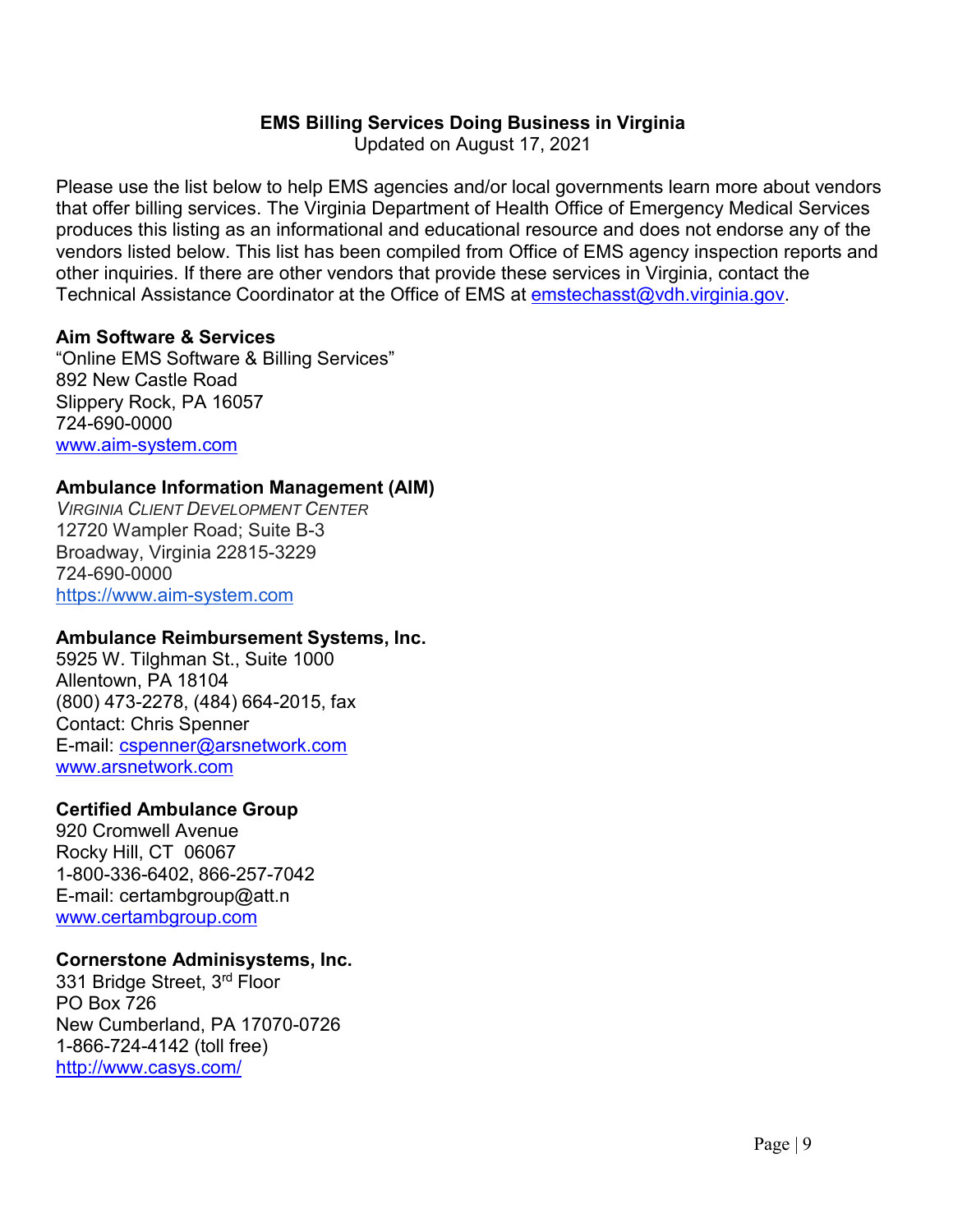#### **DMMS**

71 Omega Drive, Building D Newark DE, 19713, (866) 869 -3667x238, (302) 283 -3321 (fax) E -mail: [kbowman@dmms.us](mailto:kbowman@dmms.us) [www.dmms.us](http://www.dmms.us/)

## **EMS Billing Services**

6907 North 102nd Circle Omaha, NE 68122 877 -367 -9111 [www.emsbillingservices.com](http://www.emsbillingservices.com/)

#### **EMS Management and Consultants, Inc.**

PO Box 863 Lewisville, NC 27023 336 -766 -4448 [www.emsbilling.com](http://www.emsbilling.com/)

#### **Enhanced Management Services**

PO Box 90 303 Schoolhouse Road Suite B Danville, PA 17821 Tel: 570 -271 -1120 Toll -Free: 1 -800 -369 -7544 Fax: 570 -271 -1672 [www.enhancedms.com](http://www.enhancedms.com/)

#### **Emergency Service Support, LLC**

50 Middlebrook Avenue Staunton, VA 24401 1-877-331-4261 Fax 540 -213 -0531 [www.ess911.com](http://www.ess911.com/) Email: [Rachel@ess911.com](mailto:Rachel@ess911.com)

#### **Fidelity Medical Billing, LLC**

8038 Lankford Hwy PO Box 38 Oak Hall, VA 23416 757 -824 -5222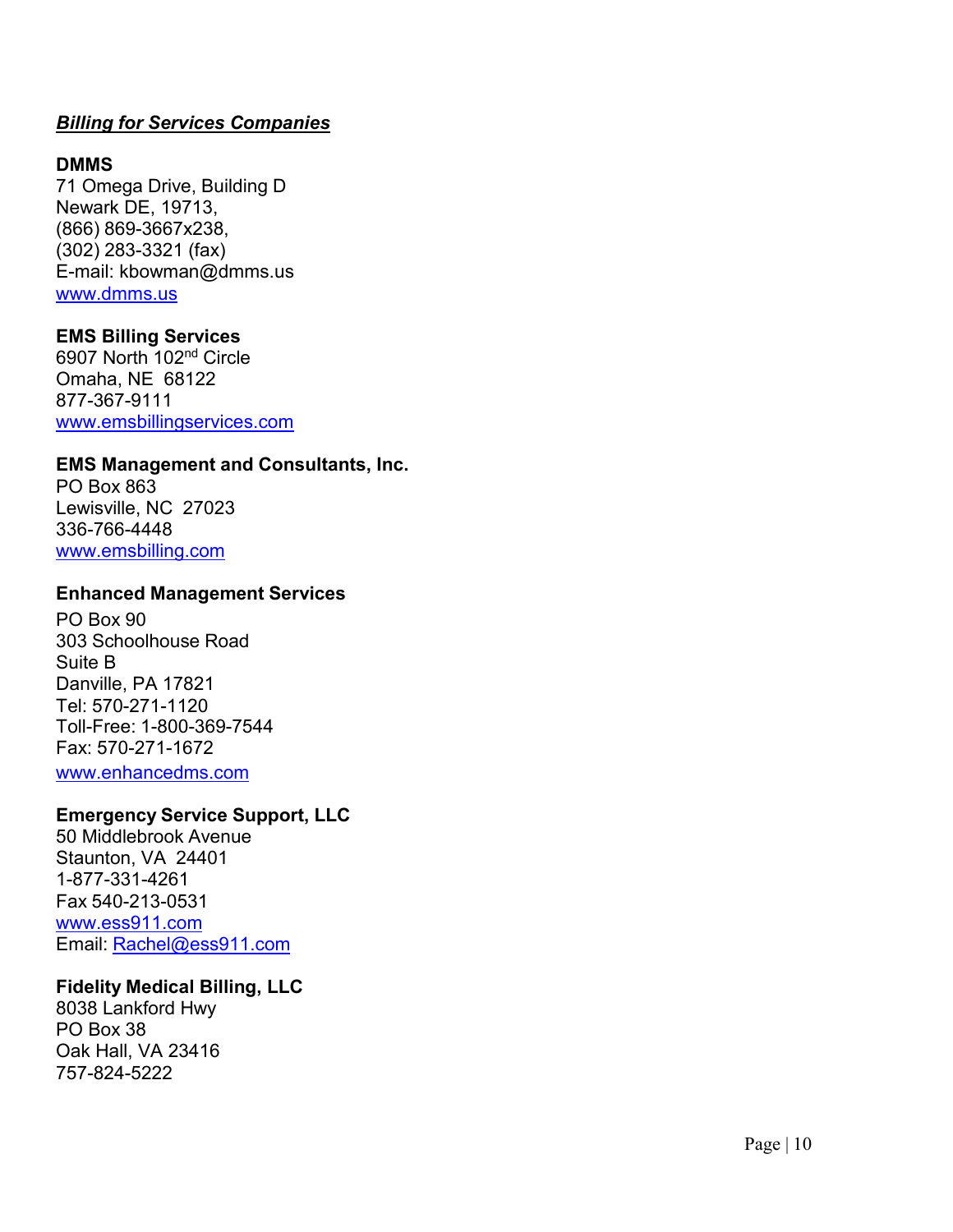[www.fidelitymedicalbilling.com](http://www.fidelitymedicalbilling.com/) Email: fidelity medical billing@yahoo.com

# **Fidelis Billing**

PO Box 9030 Virginia Beach, VA 22450 1-800-355-1753, 757-557-0833 Fax 757-557-0943 [www.FidelisBilling.com](http://www.fidelisbilling.com/)

## **Horizon Management Services, Inc.**

d/b/a Medical Business Resources d/b/a Professional Collection Services (828) 250-2701 (Office) (828) 230-0523 (Cell) (828) 250-2921 (fax) E-mail: [chmfls@msj.org](mailto:chmfls@msj.org)

#### **Integrity Billing Service, Inc.**

P.O. Box 441 South Hill, VA 23970 434-447-8580 Fax 434-447-8538

#### **Intermedix Corporation**

6451 N Federal Highway, Suite 1002 Fort Lauderdale, FL 33308 P: 724-260-0156 F: 724-260-0157 Website: [www.intermedix.com](http://www.intermedix.com/)

#### **MARS (Medical Accounts Receivable Systems)**

P.O. Box 9150 Paducah, KY 42002 885-347-1360 (Toll Free) 270-744-3647 ext. 446 E-mail: *Iroot@marsbilling.com* Website: [www.marsbilling.com](http://www.marsbilling.com/)

#### **MBI Solutions**

332 Congress Park Drive Dayton, OH 45459 1-800-875-0136 ext. 3066 937-619-3066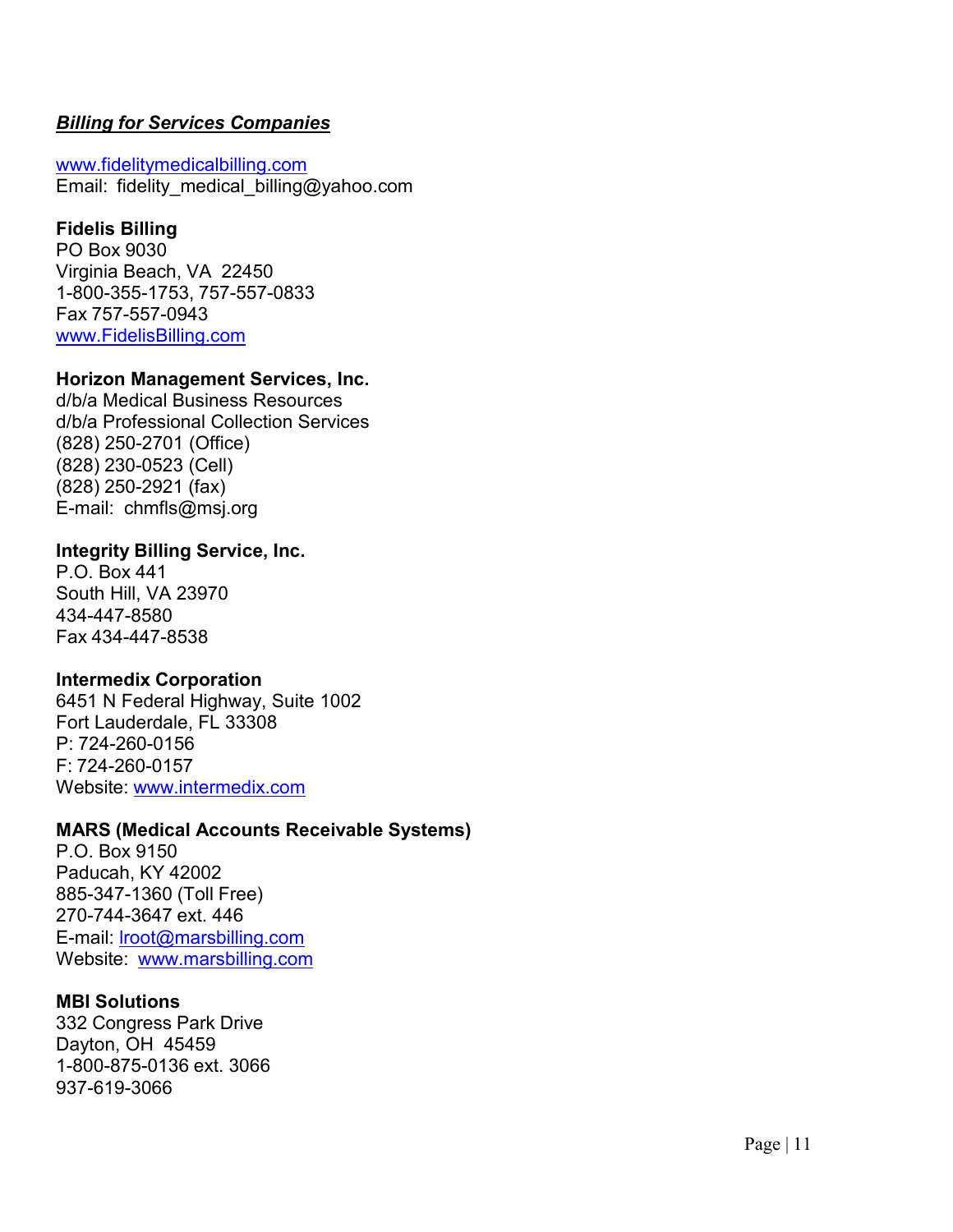[http://www.mbifireandems.com](http://www.mbi-solutions.com/)

# **Med 3000, Inc.**

7810 McEwen Road Dayton, OH 45459 1-800-233-8989 ext. 3002 E-mail: [steve\\_culham@MED3000.com](mailto:steve_culham@MED3000.com) [www.med3000.com](http://www.med3000.com/)

#### **Medical Claims Assistance, Inc.**

836 Fourth Avenue Huntington,WV 25701 [DavidJones@mcawv.com](mailto:DavidJones@mcawv.com) [www.mcawv.com](http://www.mcawv.com/)

#### **Medical Solutions Unlimited, Inc.**

1700 Wendover Road P.O. Box 16921 Bristol, VA 24209 -6921 (276) 644 -4987 Fax (276) 644 -4997 E-mail: <u>[Elizabeth@MedicalSolutionsUnlimited.com](mailto:Elizabeth@MedicalSolutionsUnlimited.com)</u> [www.MedicalSolutionsUnlimited.com](http://www.medicalsolutionsunlimited.com/)

#### **Medix Billing Services**

1170 International Pkwy Fredericksburg, VA 22406 1-888-918-6337, 540-752-1785 [www.medixbilling.com/](http://www.medixbilling.com/)

#### **Medusind**

5461c Fallowater Ln Roanoke, VA 24018 1-800-777-5607, Fax: 40 -772 -0277 [www.medusind.com](http://www.medusind.com/)

#### **National EMS Billing, Inc.**

W62 N244 Washington Avenue Cedarburg, WI 53012 1-800-829-5703, 414-375 -9610 [www.nationalemsbilling.com/](http://www.nationalemsbilling.com/)

# **Per -Se, a McKesson Company**

*7955 NW 12th Street, Suite 100 Doral, Fl 33126*